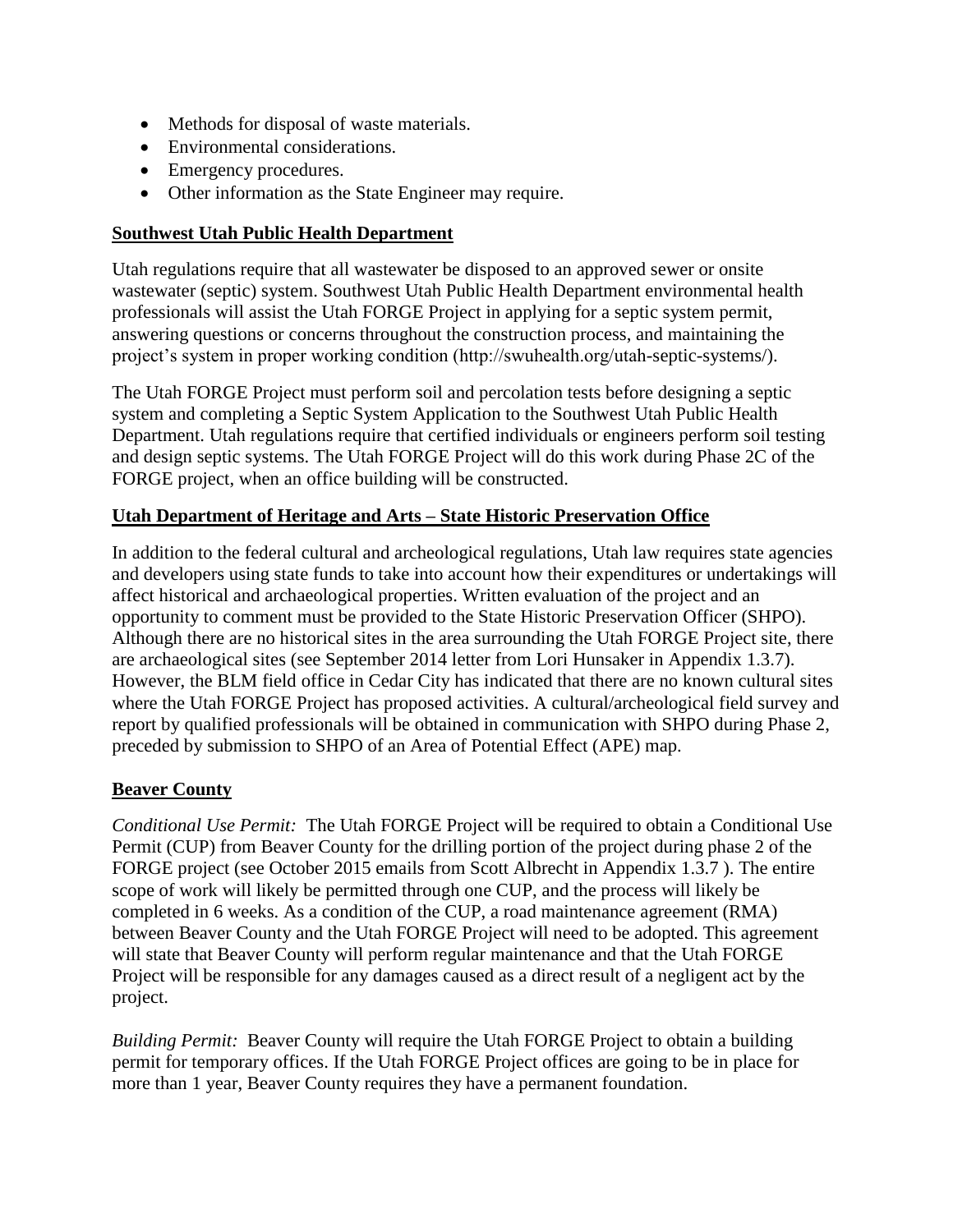The Utah FORGE Team recommends a national  $3<sup>rd</sup>$  party environmental services firm familiar with the area and issues -- SWCA, with offices in Salt Lake City (or another firm acceptable to NETL) be contracted to assist in preparing the Environmental Inventory and the Environmental Assessment (EA).

The Utah FORGE team will provide a detailed project description and surface facilities layout, participate in scoping, provide project, geophysical and geochemical data, subcontract biological and cultural/archeological field surveys using professionals acceptable to NETL and coordinate with NEPA staff of US DOE NETL, US Bureau of Land Management, University of Utah EGI, and other cognizant Utah State agencies. The Utah FORGE Team will also respond to all information requests by the environmental firm, agencies and DOE and make team professionals available on subjects within their area of expertise. It is anticipated that lead and cooperating agency(ies) will be determined among the agencies or by NETL. NETL will provide NEPA contract oversight and review. The NEPA review will assist U.S. DOE in go/no-go decisions and the U.S. Bureau of Land Management (BLM) and Utah State Agencies in evaluating whether and with what stipulations/conditions to grant permits to the Utah FORGE Project to develop the proposed project facilities, in compliance with NEPA.

### **Best Management Practices and Standard Operating Procedures**

Production and injection well drilling and operating best management practices (BMPs), standard operating procedures (SOPs) and waste management practices will be identified early in the Phase 2 planning, permitting and NEPA processes and implemented throughout. The Utah FORGE project will employ use of "Baker tanks" to handle drilling muds and produced fluids. Examples of reference sources for best management practices include but are not limited to mitigation measures cited in various geothermal EAs and the following resource documents and their cited references:

BLM's Gold Book. See:

*[http://www.blm.gov/style/medialib/blm/wo/MINERALS\\_\\_REALTY\\_\\_AND\\_RESO](http://www.blm.gov/style/medialib/blm/wo/MINERALS__REALTY__AND_RESOURCE_PROTECTION_/energy/oil_and_gas.Par.18714.File.dat/OILgas.pdf) [URCE\\_PROTECTION\\_/energy/oil\\_and\\_gas.Par.18714.File.dat/OILgas.pdf](http://www.blm.gov/style/medialib/blm/wo/MINERALS__REALTY__AND_RESOURCE_PROTECTION_/energy/oil_and_gas.Par.18714.File.dat/OILgas.pdf)* BLM Winnemucca District Appendix B. Best Management Practices and Standard Operating Procedures. See *http://www.blm.gov/style/medialib/blm/nv/field\_offices/winnemucca\_field\_office/r mp/0.Par.48614.File.dat/Volume5Part2ApdxB.pdf*

Handbook of Best Practices for Geothermal Drilling: John Finger and Doug Blankenship, Prepared for the International Energy Agency, Geothermal Implementing Agreement, Annex VII by Sandia National Laboratories. December 2010. See: *http://www1.eere.energy.gov/geothermal/pdfs/drillinghandbook.pdf*

## **Permits**

The Utah FORGE Project team is fully versed in and will comply with all county, state and federal standards and permitting requirements, including collection of environmental baseline data, environmental review, stipulations/conditions of permits, mitigation processes, and reclamation activities following FORGE activities . The proposed Utah FORGE project has received enthusiastic support from landowners, the local community, the county and state officials. The status of preliminary discussions, applications and negotiations with agency and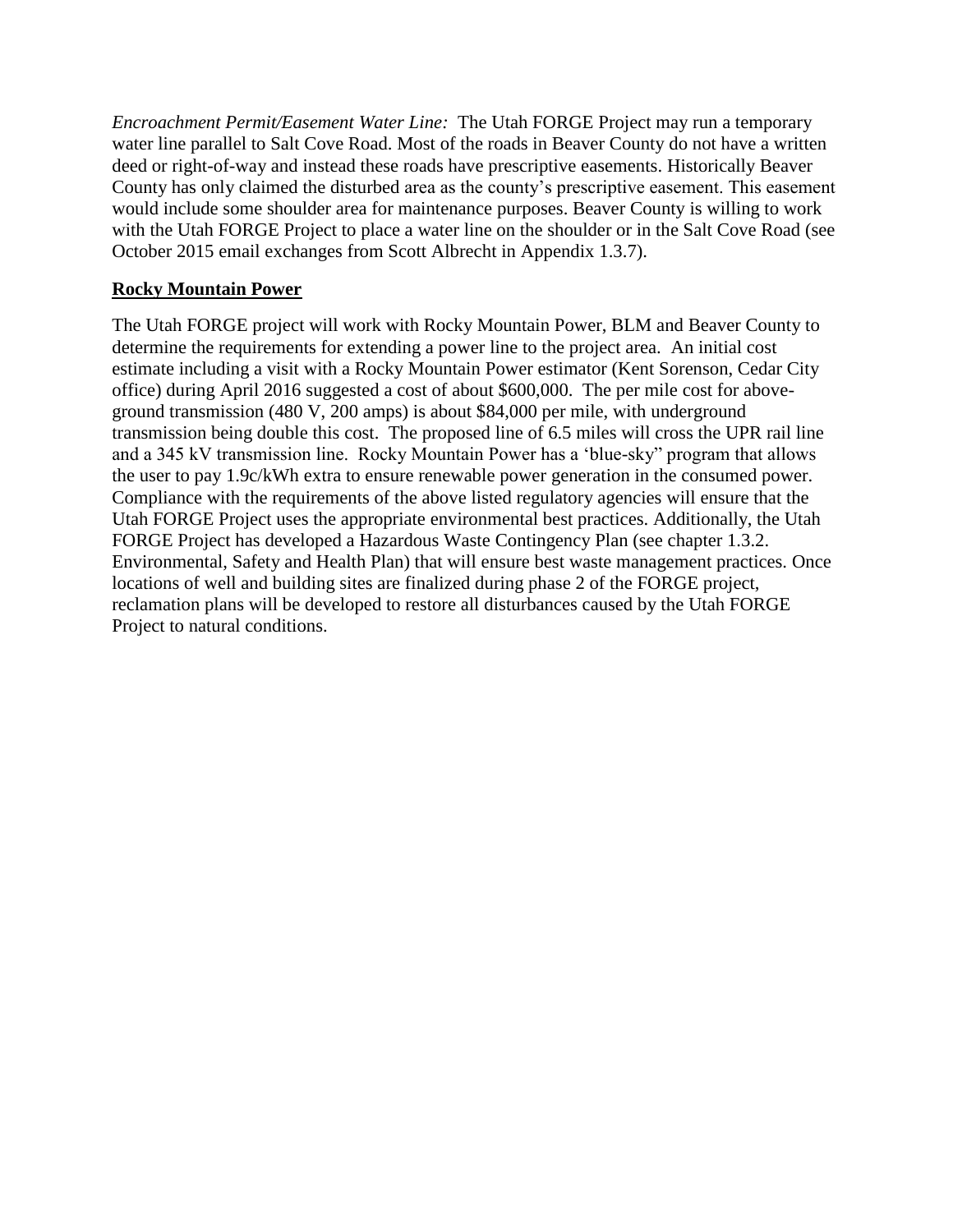landowner staff are shown in Table 1. The cost of the environmental permitting is estimated to be \$225,000. This includes the cost of environmental consultants, required surveys and efforts from the Utah FORGE team including data gathering, presentations, and travel. Monitoring, ongoing reporting and insurance/well bonds represent additional costs. We anticipate most of the permitting can be initiated in Phase 2A, although completion of NEPA may require most of Phase 2B (Table 2).

*Table 1.Preliminary list of permits and access rights.*

| <b>AGENCY/ENTITY</b>    | PERMIT/RIGHT                    | <b>APPLIED</b> | <b>ISSUED</b> | <b>REQUIRES</b> |  |  |
|-------------------------|---------------------------------|----------------|---------------|-----------------|--|--|
|                         |                                 | <b>FOR</b>     |               | <b>NEPA</b>     |  |  |
| <b>Utah State Lands</b> | Use of Land/Subsurface          |                |               | Yes             |  |  |
| Murphy-Brown            | Use of Land/Subsurface          |                |               | Yes             |  |  |
| <b>BLM</b> Cedar City   | Temporary Water                 | Yes            |               | Yes             |  |  |
|                         | Pipeline                        |                |               |                 |  |  |
| <b>BLM</b> Cedar City   | Geophysical/Geological          | Yes            |               | N <sub>o</sub>  |  |  |
|                         | <b>Surveys</b>                  |                |               |                 |  |  |
| <b>BLM</b> Cedar City   | Vibroseis                       | Yes            |               | Yes             |  |  |
| <b>BLM Cedar City</b>   | Rocky Mtn Power Line            | No             |               | Yes             |  |  |
|                         | Extension Right of Way          |                |               |                 |  |  |
| <b>BLM Cedar City</b>   | Right of Way, Fiber             | N <sub>o</sub> |               | Yes             |  |  |
|                         | optics along road               |                |               |                 |  |  |
| Murphy-Brown            | 200 Acre Ft. Water Right        | Yes            | Yes           | N <sub>o</sub>  |  |  |
| Utah Nat. Res.          | 300 Acre Ft. Water Right        | Yes            |               | N <sub>o</sub>  |  |  |
| <b>DWR</b>              |                                 |                |               |                 |  |  |
| Utah Natural Res.       | <b>Geothermal Well Permits</b>  | No             |               | Yes             |  |  |
| Utah DEQ - Div.         | $UIC - Underground$             | N <sub>o</sub> |               | EA will         |  |  |
| Water Qual (DWQ)        | <b>Injection Control</b>        |                |               | address         |  |  |
| Utah DEQ - Div.         | <b>Stormwater UPDES</b>         | N <sub>o</sub> |               | EA will         |  |  |
| Water Qual (DWQ)        | <b>General Permit</b>           |                |               | address         |  |  |
| Utah DEQ - Div.         | Fuel/Other Flammable or         | Guidance       |               | EA will         |  |  |
| Water Qual (DWQ)        | Hazardous Material              | offered        |               | address         |  |  |
| Utah DEQ - Div.         | Groundwater Discharge           | N <sub>0</sub> |               | EA will         |  |  |
| Water Qual (DWQ)        | Permit (to be determined)       |                |               | address         |  |  |
| <b>Beaver County</b>    | <b>Conditional Use Permit</b>   | N <sub>o</sub> |               | EA will         |  |  |
| Planning                |                                 |                |               | address         |  |  |
| <b>SW Utah Public</b>   | Sanitary Waste - Office         | N <sub>o</sub> |               | EA will         |  |  |
| Health Dept.            | Septic System                   |                |               | address         |  |  |
| Utah Dept. Heritage     | Historic/Cultural/Archeol.      | No             |               | EA will         |  |  |
| and Arts - SHPO         | <b>APE Map for Approval</b>     |                |               | address         |  |  |
| Rocky Mtn Power         | <b>Power Line Authorization</b> | N <sub>o</sub> |               |                 |  |  |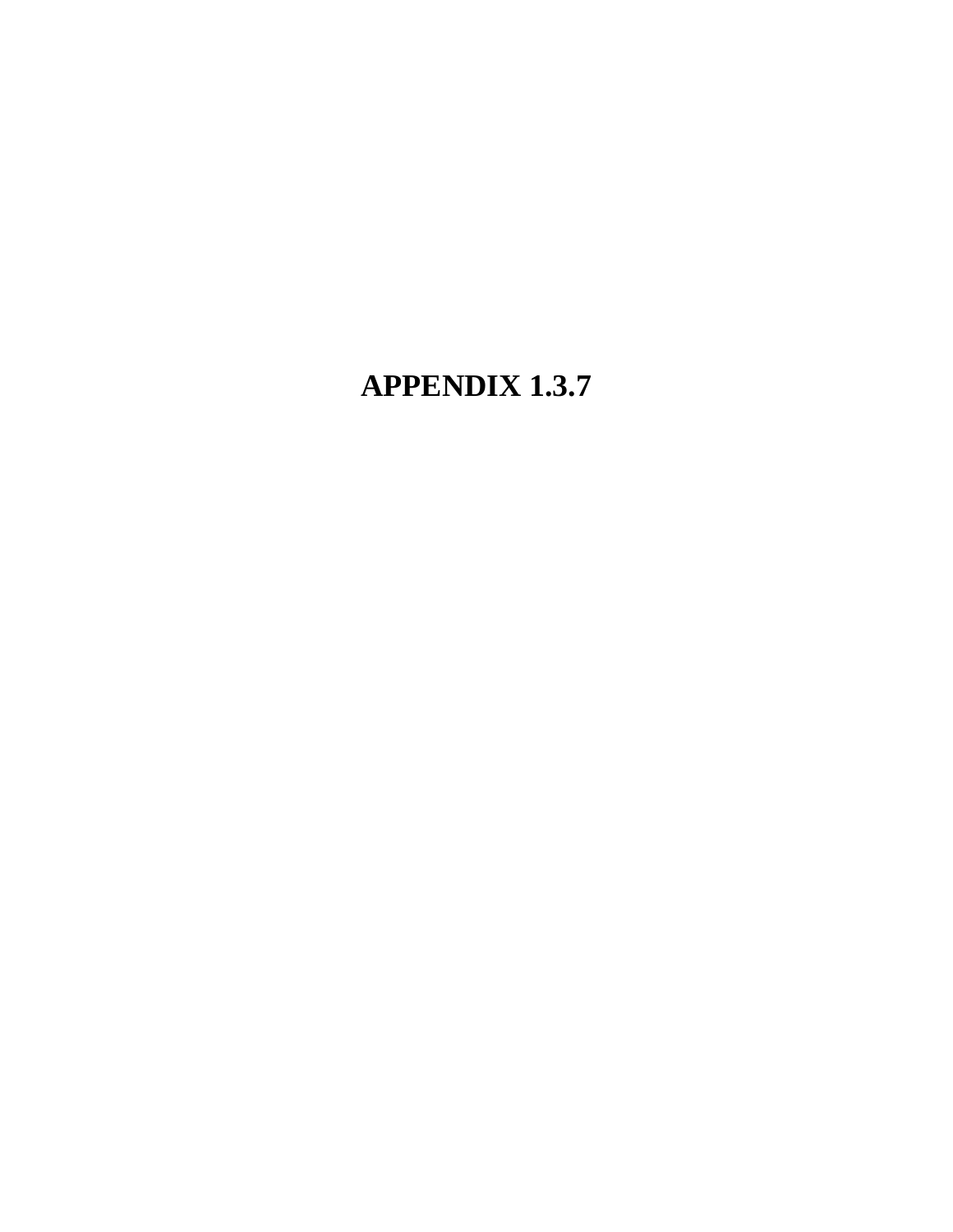*Table 2. Permitting and EA schedule in months.*

| Finalize All 2A Tasks                                                                                                                                                                                                                                                                                                                               | $\overline{2}$ | $\overline{3}$ | 4 | 5 | 6 | 7 | 8 | 9 | 10 | 11 | 12 | 13 | 14 | 15 | 16 | 17 |
|-----------------------------------------------------------------------------------------------------------------------------------------------------------------------------------------------------------------------------------------------------------------------------------------------------------------------------------------------------|----------------|----------------|---|---|---|---|---|---|----|----|----|----|----|----|----|----|
| Arch/Biol.Surveys & Rpt                                                                                                                                                                                                                                                                                                                             |                |                |   |   |   |   |   |   |    |    |    |    |    |    |    |    |
| Permits w/ DNA or Casual<br><b>Use</b>                                                                                                                                                                                                                                                                                                              |                |                |   |   |   |   |   |   |    |    |    |    |    |    |    |    |
| Environ. Assessment                                                                                                                                                                                                                                                                                                                                 |                |                |   |   |   |   |   |   |    |    |    |    |    |    |    |    |
| Permits w/ EA<br>$\mathbf{r}$ $\mathbf{r}$ $\mathbf{r}$ $\mathbf{r}$ $\mathbf{r}$ $\mathbf{r}$ $\mathbf{r}$ $\mathbf{r}$ $\mathbf{r}$ $\mathbf{r}$ $\mathbf{r}$ $\mathbf{r}$ $\mathbf{r}$ $\mathbf{r}$ $\mathbf{r}$ $\mathbf{r}$ $\mathbf{r}$ $\mathbf{r}$ $\mathbf{r}$ $\mathbf{r}$ $\mathbf{r}$ $\mathbf{r}$ $\mathbf{r}$ $\mathbf{r}$ $\mathbf{$ |                |                |   |   |   |   |   |   |    |    |    |    |    |    |    |    |

Phase  $2A = blue$ ; Phase  $2B = green$ .

# **BLM - U.S. Bureau of Land Management**

*Rights of Way, Permits and NEPA:* Although the project site is on private lands, rights-of-way, Notices of Intent and other permits are required from the BLM authorizing use of the surface across BLM land for access to the site and siting of geophysical surveys, extension of a power line to the project, for the temporary surface pipeline from water wells to the project site, installation of a fiber optic line along existing roads and any other operations requiring temporary or permanent access across or use of BLM lands. Preliminary review of proposed operations by the BLM field office staff in Cedar City have identified no barriers to approval of project activities using BLM land (see BLM letter and attachments of April 19, 2016, Appendix 1.3.7).

# **DWQ - Utah Department of Environmental Quality – Division of Water Quality**

The Utah FORGE Project is in communication with the Utah Division of Water Quality regarding permitting of the following programs/activities.

- Underground Injection Control (UIC) Program
- Construction Stormwater Program
- Storage of Process Water in a Pond or Basin
- Discharge of Sanitary Waste
- Above Ground Storage of Diesel or Petroleum Products

*UIC Permit:* The Utah Division of Water Quality has granted the Utah Forge Project authorization-by rule status under the UIC Program provided we work with the UIC Program to develop conditions to share plans and data with the UIC Program (see October 2014 letter from Candace Cady in Appendix 1.3.7). The Utah Forge Project will provide all data necessary for the Utah Division of Water Quality to develop this list of conditions to be attached to the authorization by rule letter during phase 2 of the FORGE project.

*Stormwater UPDES General Permit:* Construction of the Utah FORGE Project facilities will disturb more than one acre of land surface and will require a Utah Pollutant Discharge Elimination System (UPDES) General Permit for Construction authorized through the Construction Stormwater Program. We will apply for a UPDES General Permit when facility plans are finalized during phase 2 of the FORGE project.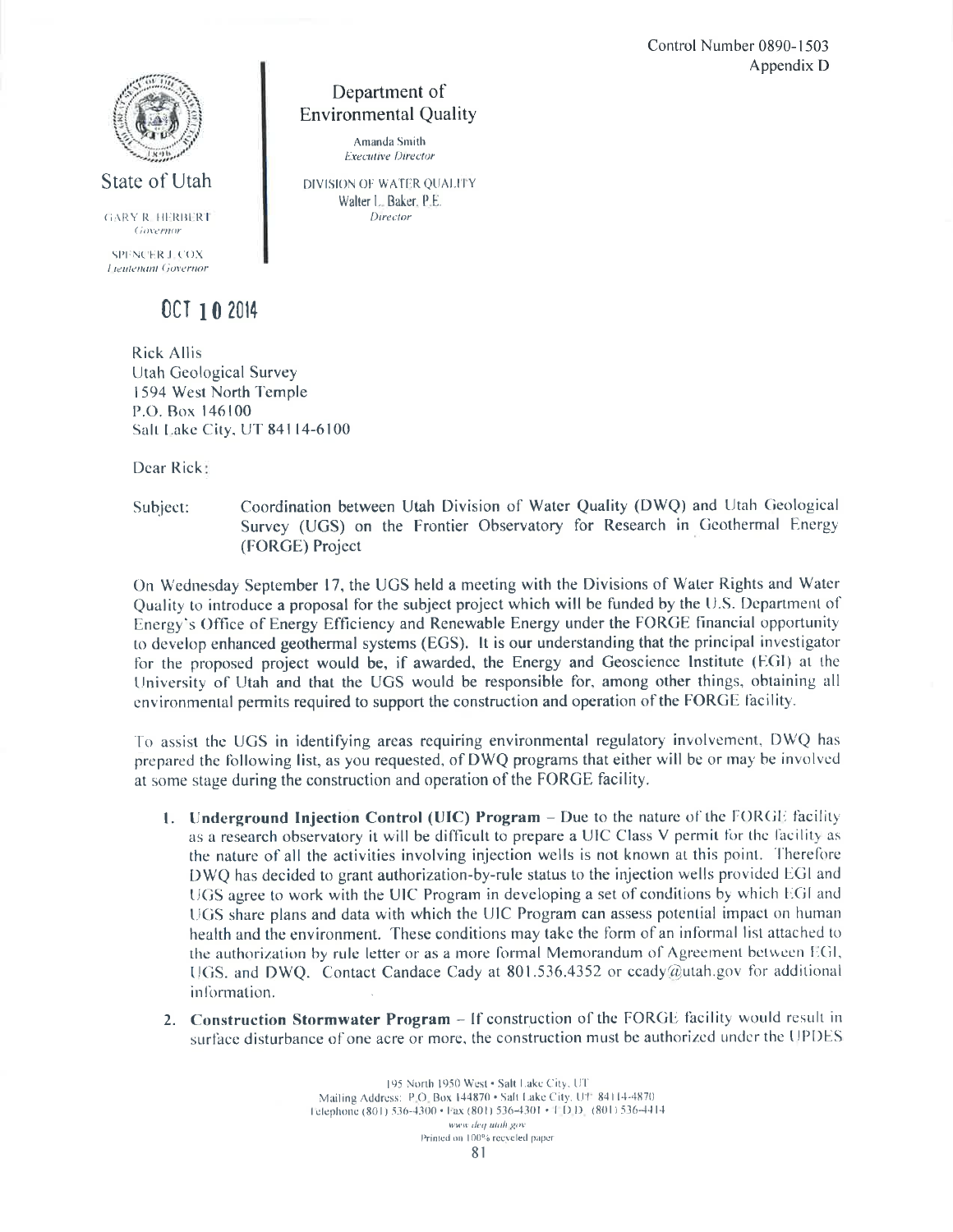*Surface Discharge:* Preliminary plans are to use Baker Tanks for storage of process water. If the Utah FORGE Project requires storage of process water in ponds or basins, a groundwater discharge permit will need to be obtained from the Utah Division of Water Quality. The Utah FORGE Project will likely involve the storage of process water, but the locations, type of storage, and quantities of discharge are not yet known. If needed, we will apply for the groundwater discharge permit when storage and discharge information is available during phase 2 of the FORGE project.

*Sanitary Waste – Septic System*: The Utah Division of Water Quality requires that prior to discharge of sanitary waste, a septic tank system permit be obtained. Such a permit will be applied for through the Southwest Utah Public Health Department as soon as the Utah FORGE Project has been sited and designed, and the proposed location of the septic tank system and leachline drainfield is known. This will occur during phase 2 of the FORGE project. *Fuel and Other Flammable or Hazardous Material*: The Utah Division of Water Quality would like to provide guidance regarding proper storage and containment of above ground diesel and petroleum products to minimize possible spill or loss of products. The Utah FORGE Project will communicate with the Utah Division of Water Quality as soon as the sites of any diesel or petroleum storage facilities associated with our project are known, prior to bringing such storage facilities to the site. Common mitigation measures can include, but not be limited to creating a berm a few inches high, or a trench of a few inches deep around fuel tanks and ensuring availability of onsite fire extinguishers, fire water tanks, and firefighting and safety equipment and including direction for handling of hazardous materials in a site safety plan.

## **Utah Department of Natural Resources – Division of Water Rights**

*Application to Appropriate Geothermal Water:* The Utah Division of Water Rights (DWRi) administers the appropriation and distribution of the State's valuable water resources. The Utah Geological Survey on behalf of the Utah FORGE Project has already applied for and been granted water rights for 50 acre-feet per year of groundwater from seven points of diversion in the Black Rock District of Escalante Valley for geothermal purposes (see Order of the State Engineer for Fixed-Time Application Number 71-5373 in Appendix 1.3.7). Should the points of diversion change once well sites are more precisely located during phase 2 of the FORGE project, the Utah Geological Survey may need to file a change application.

*Application to Drill Geothermal Wells:* The DWRi regulates the drilling of geothermal wells in Utah under Utah Administrative Code Rule R655-1. During phase 2 of the FORGE project, before drilling any exploratory or production wells, the Utah FORGE Project is required to submit a plan of operations to the State Engineer for his approval. This plan shall include the following.

- Location, elevation and layout.
- Lease identification and Well Number.
- Tools and equipment description including maximum capacity and depth rating.
- Expected depth and geology.
- Drilling, mud, cementing and casing program.
- Blowout Prevention Equipment (BOPE) installation and test.
- Logging, coring and testing program.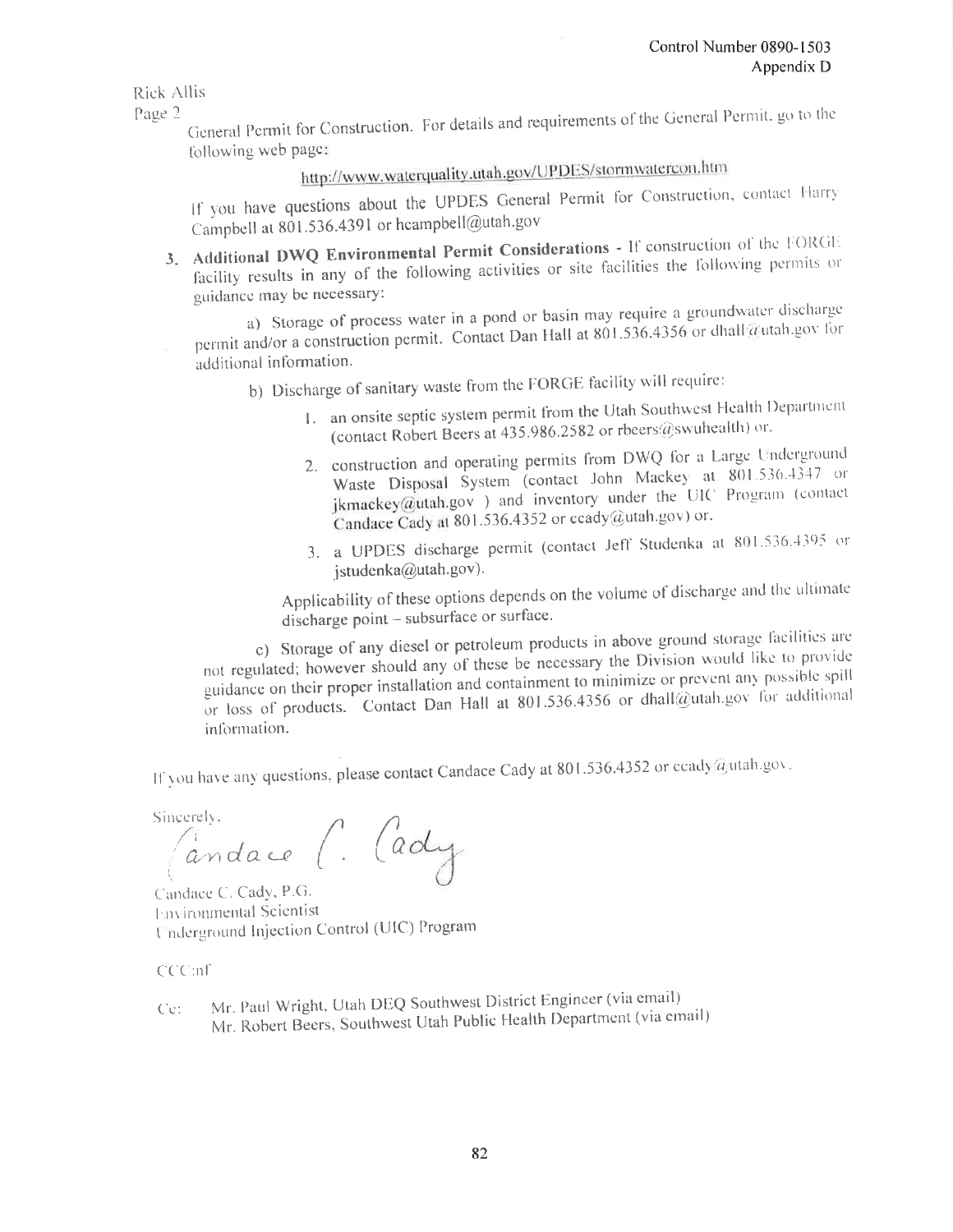- Methods for disposal of waste materials.
- Environmental considerations.
- Emergency procedures.
- Other information as the State Engineer may require.

## **Southwest Utah Public Health Department**

Utah regulations require that all wastewater be disposed to an approved sewer or onsite wastewater (septic) system. Southwest Utah Public Health Department environmental health professionals will assist the Utah FORGE Project in applying for a septic system permit, answering questions or concerns throughout the construction process, and maintaining the project's system in proper working condition (http://swuhealth.org/utah-septic-systems/).

The Utah FORGE Project must perform soil and percolation tests before designing a septic system and completing a Septic System Application to the Southwest Utah Public Health Department. Utah regulations require that certified individuals or engineers perform soil testing and design septic systems. The Utah FORGE Project will do this work during Phase 2C of the FORGE project, when an office building will be constructed.

## **Utah Department of Heritage and Arts – State Historic Preservation Office**

In addition to the federal cultural and archeological regulations, Utah law requires state agencies and developers using state funds to take into account how their expenditures or undertakings will affect historical and archaeological properties. Written evaluation of the project and an opportunity to comment must be provided to the State Historic Preservation Officer (SHPO). Although there are no historical sites in the area surrounding the Utah FORGE Project site, there are archaeological sites (see September 2014 letter from Lori Hunsaker in Appendix 1.3.7). However, the BLM field office in Cedar City has indicated that there are no known cultural sites where the Utah FORGE Project has proposed activities. A cultural/archeological field survey and report by qualified professionals will be obtained in communication with SHPO during Phase 2, preceded by submission to SHPO of an Area of Potential Effect (APE) map.

## **Beaver County**

*Conditional Use Permit:* The Utah FORGE Project will be required to obtain a Conditional Use Permit (CUP) from Beaver County for the drilling portion of the project during phase 2 of the FORGE project (see October 2015 emails from Scott Albrecht in Appendix 1.3.7 ). The entire scope of work will likely be permitted through one CUP, and the process will likely be completed in 6 weeks. As a condition of the CUP, a road maintenance agreement (RMA) between Beaver County and the Utah FORGE Project will need to be adopted. This agreement will state that Beaver County will perform regular maintenance and that the Utah FORGE Project will be responsible for any damages caused as a direct result of a negligent act by the project.

*Building Permit:* Beaver County will require the Utah FORGE Project to obtain a building permit for temporary offices. If the Utah FORGE Project offices are going to be in place for more than 1 year, Beaver County requires they have a permanent foundation.